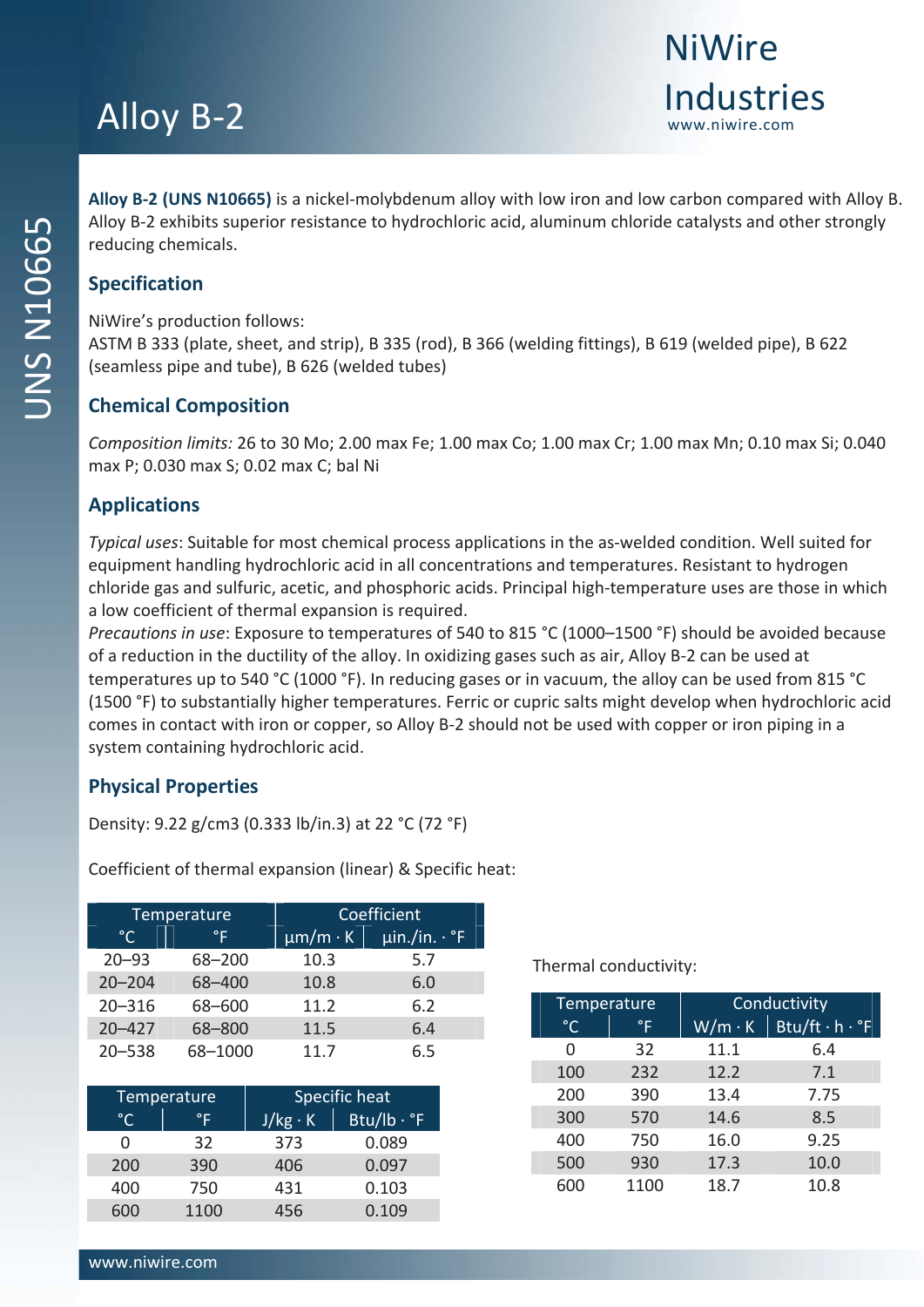

### **Mechanical Properties**

Average tensile properties for Alloy B‐2:

|                                            | Temperature  | Tensile strength                                     |     |            | 0.2%yield strength | Elongation in | <b>Rockwell hardness</b> |
|--------------------------------------------|--------------|------------------------------------------------------|-----|------------|--------------------|---------------|--------------------------|
| $^{\circ}$ C                               | $^{\circ}$ F | <b>MPa</b>                                           | ksi | <b>MPa</b> | ksi                | 50mm(2 in.),% |                          |
| Sheet, 1.3 to 3 mm(0.05-0.12 in.) thick(a) |              |                                                      |     |            |                    |               |                          |
| <b>RT</b>                                  | RT           | 965                                                  | 140 | 525        | 76                 | 53            | 22 HRC                   |
| 204                                        | 400          | 885                                                  | 128 | 450        | 65                 | 50            | $\cdots$                 |
| 316                                        | 600          | 860                                                  | 125 | 425        | 62                 | 49            | $\cdots$                 |
| 427                                        | 800          | 860                                                  | 125 | 415        | 60                 | 51            | $\cdots$                 |
|                                            |              | Sheet and plate, 2.5 to 9 mm(0.10-0.35 in.) thick(a) |     |            |                    |               |                          |
| <b>RT</b>                                  | <b>RT</b>    | 895                                                  | 130 | 415        | 60                 | 61            | <b>95 HRB</b>            |
| 204                                        | 400          | 850                                                  | 123 | 350        | 51                 | 59            | $\cdots$                 |
| 316                                        | 600          | 820                                                  | 119 | 325        | 47                 | 60            | $\cdots$                 |
| 427                                        | 800          | 805                                                  | 117 | 310        | 45                 | 60            | $\cdots$                 |
| Plate, 9 to 50 mm(0.36-2 in.) thick(a)     |              |                                                      |     |            |                    |               |                          |
| <b>RT</b>                                  | RT           | 905                                                  | 131 | 405        | 59                 | 61            | <b>94 HRB</b>            |
| 204                                        | 400          | 870                                                  | 126 | 360        | 52                 | 60            | $\cdots$                 |
| 316                                        | 600          | 840                                                  | 122 | 340        | 49                 | 60            | $\cdots$                 |
| 427                                        | 800          | 820                                                  | 119 | 315        | 46                 | 61            | $\cdots$                 |

RT, room temperature. (a) Solution treated at 1065 °C (1950 °F) and rapidly quenched

Average dynamic modulus of elasticity of Alloy B‐2:

| Form           | Condition          | Test temperature                                                                                                                                                                                                                                                                                                                                                                                                                                              |      | Dynamic modulus of elasticity |            |
|----------------|--------------------|---------------------------------------------------------------------------------------------------------------------------------------------------------------------------------------------------------------------------------------------------------------------------------------------------------------------------------------------------------------------------------------------------------------------------------------------------------------|------|-------------------------------|------------|
|                |                    | $\overline{\ }$ $\overline{\ }$ $\overline{\ }$ $\overline{\ }$ $\overline{\ }$ $\overline{\ }$ $\overline{\ }$ $\overline{\ }$ $\overline{\ }$ $\overline{\ }$ $\overline{\ }$ $\overline{\ }$ $\overline{\ }$ $\overline{\ }$ $\overline{\ }$ $\overline{\ }$ $\overline{\ }$ $\overline{\ }$ $\overline{\ }$ $\overline{\ }$ $\overline{\ }$ $\overline{\ }$ $\overline{\ }$ $\overline{\ }$ $\overline{\ }$ $\overline{\ }$ $\overline{\ }$ $\overline{\$ | °F   | GPa                           | $10^6$ psi |
| Plate, 13 mm(1 | Heat treated at:   | RT                                                                                                                                                                                                                                                                                                                                                                                                                                                            | RT   | 217                           | 31.4       |
| 2 in.) thick   | 1065 °C (1950 °F), | 315                                                                                                                                                                                                                                                                                                                                                                                                                                                           | 600  | 202                           | 29.3       |
|                | rapid quenched     | 425                                                                                                                                                                                                                                                                                                                                                                                                                                                           | 800  | 196                           | 28.4       |
|                |                    | 540                                                                                                                                                                                                                                                                                                                                                                                                                                                           | 1000 | 189                           | 27.4       |

### **Chemical Properties**

General corrosion behavior: Superior resistance to hydrochloric acid, aluminum chloride catalysts, and other strongly reducing chemicals. Alloy B‐2 has excellent resistance to pitting, stress‐corrosion cracking, and to knife-line and heat-affected zone attack. It resists the formation of grain-boundary carbide precipitates in the weld heat‐affected zone, thus making it suitable for most chemical process applications in the as-welded condition. Limited tests indicate that the corrosion resistance of Alloy B-2 in boiling 20% hydrochloric acid is not affected by cold reductions up to 50%. As stated earlier, contact with ferric or cupric salts can cause rapid and premature corrosion failure.